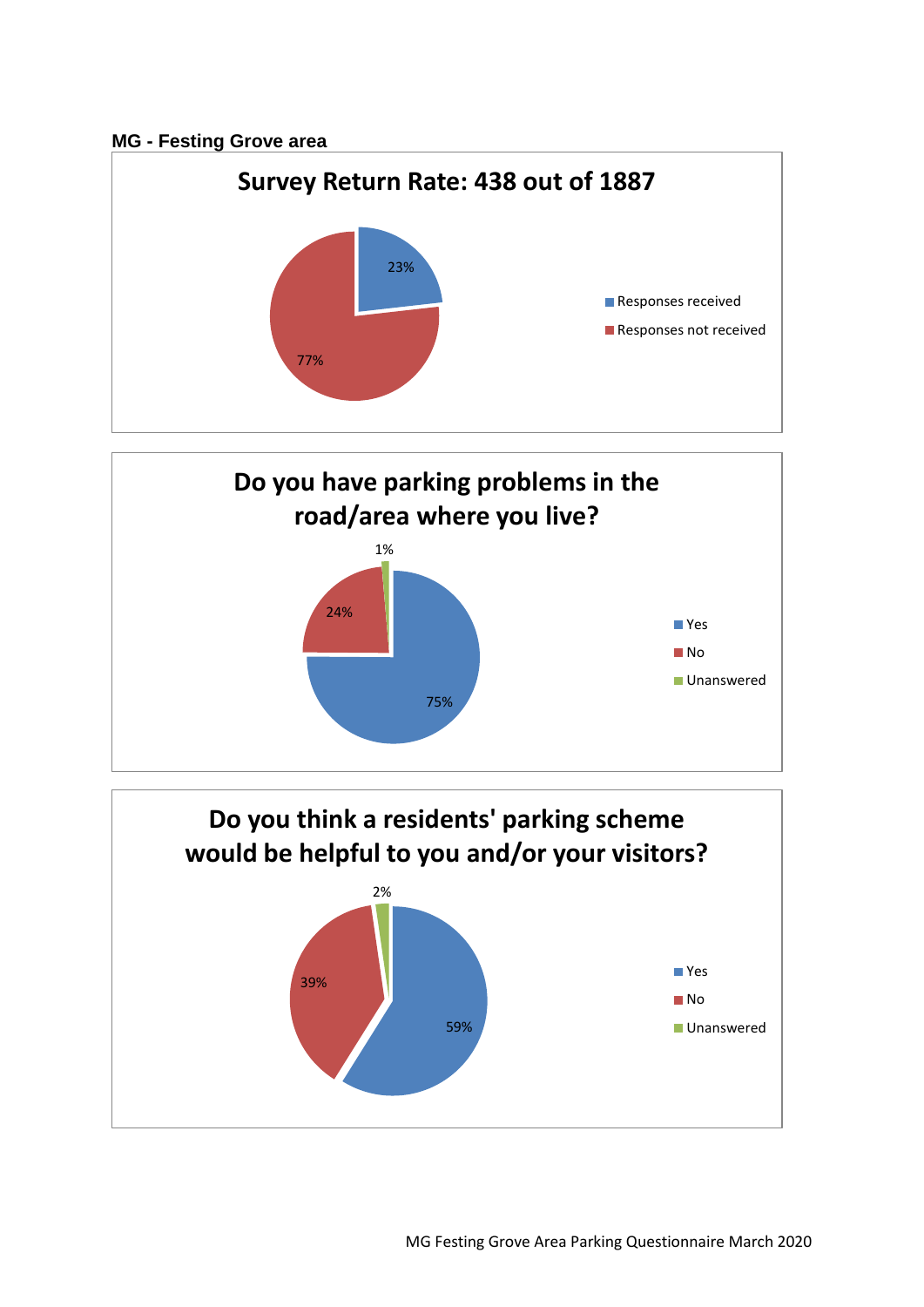



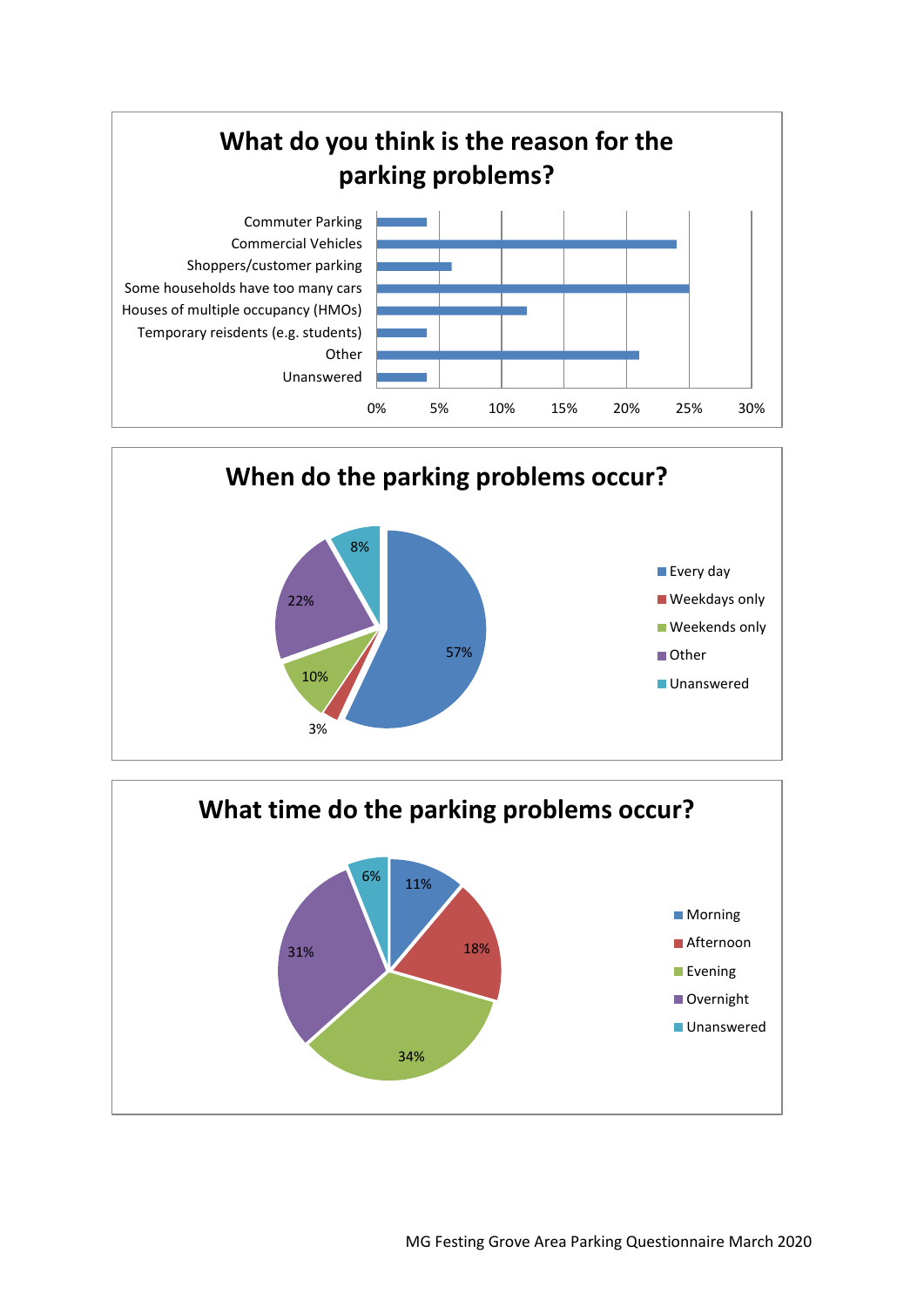



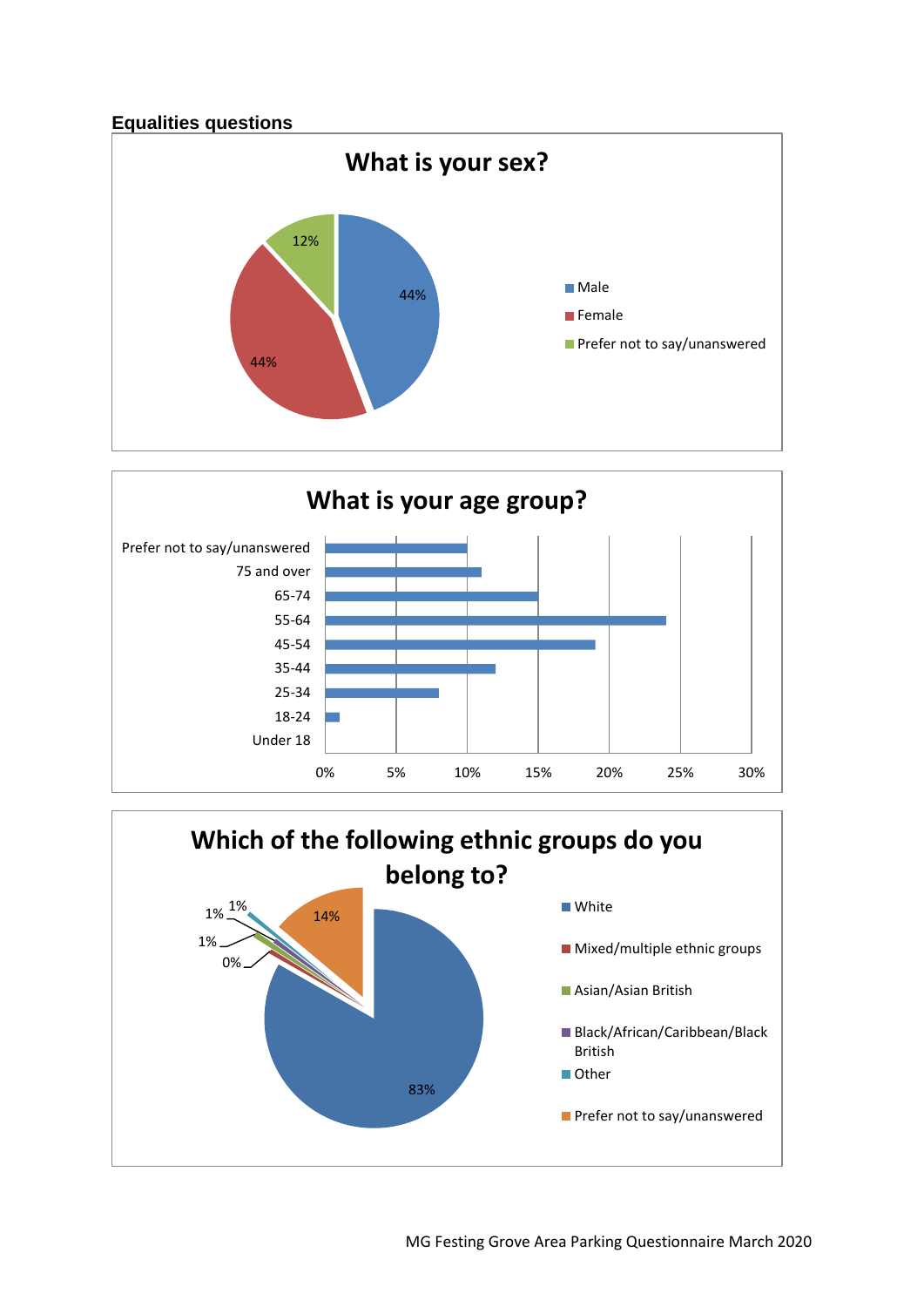



| <b>Road Name</b>      | For            | <b>Against</b>  | <b>Undecided</b> | No. of<br>surveys<br>received | No. of<br>properties<br>surveyed |
|-----------------------|----------------|-----------------|------------------|-------------------------------|----------------------------------|
| Adair Road            | 10             | 16              |                  | 27                            | 100                              |
| Andover Road          | 9              | 3               |                  | 13                            | 33                               |
| <b>Brading Avenue</b> | 5              |                 |                  | 13                            | 31                               |
| <b>Bristol Road</b>   | 9              | 6               |                  | 15                            | 49                               |
| <b>Bruce Road</b>     | 3              |                 |                  | 4                             | 25                               |
| <b>Burbidge Grove</b> | 5              | 9               | ი                | 14                            | 29                               |
| <b>Chitty Road</b>    | 5              | 5               |                  | 10                            | 27                               |
| <b>Collins Road</b>   | 6              | 12 <sub>2</sub> |                  | 18                            | 68                               |
| <b>Cousins Grove</b>  | 5              | 3               |                  | 9                             | 22                               |
| <b>Comwell Road</b>   | $\overline{2}$ |                 | Ⴖ                | 3                             | 67                               |
| <b>Culver Road</b>    | 2              |                 |                  | $\mathfrak{p}$                | 10                               |